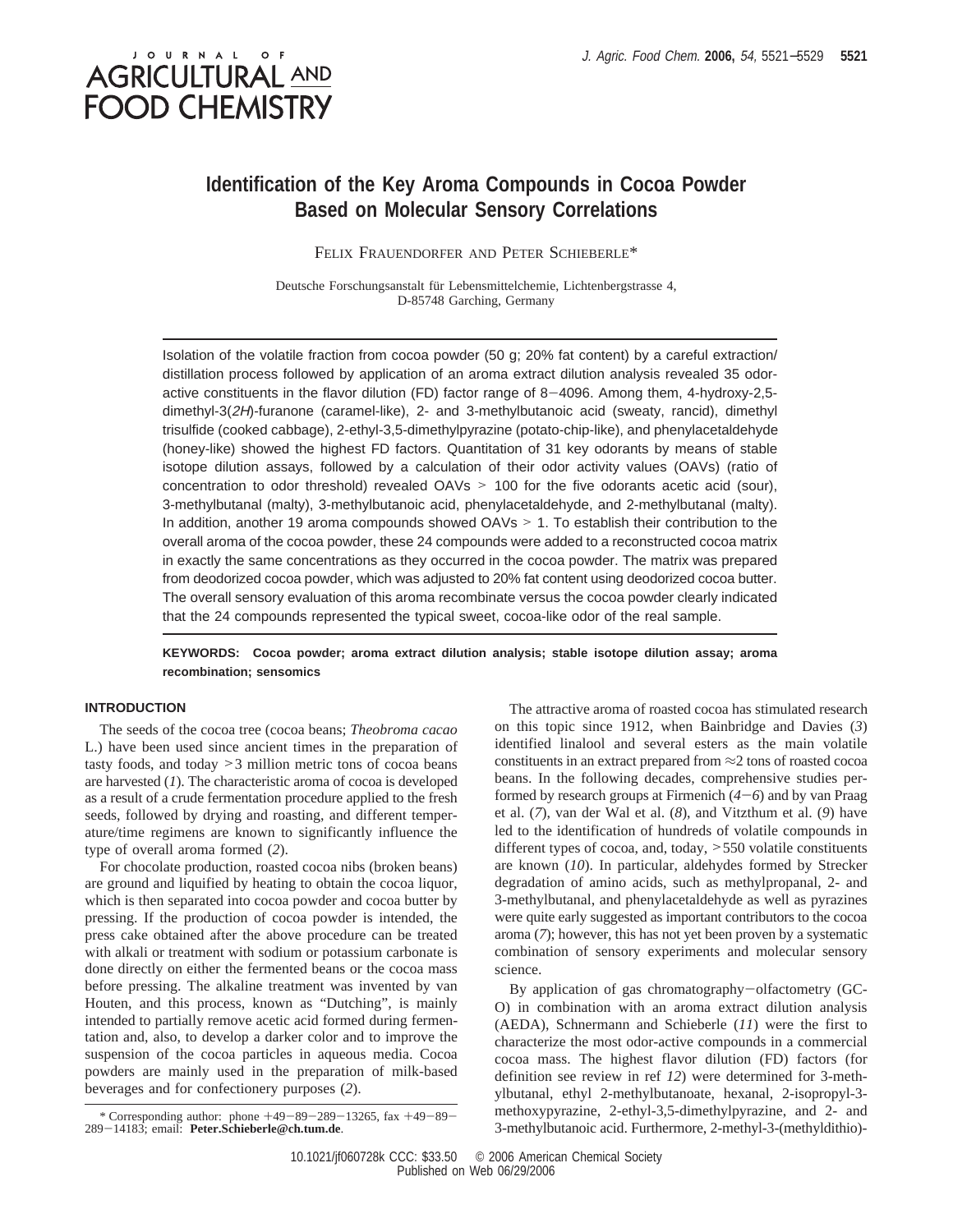

Figure 1. Structures of isotopically labeled internal standards used in the stable isotope dilution assays: (<sup>a</sup>) 100% deuterium label at the respective carbon atom; (1) 100% carbon-13 label.

furan, eliciting a meat-like odor, was identified for the first time as a previously unknown cocoa constituent.

Methods using GC-O in combination with dilution to odor threshold methods, such as AEDA (*12*) or CHARM analysis (*13*) as well as other GC-O-related techniques such as olfactometry global analysis (*14*), OSME (*15*), or the finger span matching method (*16*) are all useful tools to locate odor-active constituents in complex mixtures of odorless volatile constituents. However, all methods use separation of volatiles by gas chromatography prior to the sniffing procedure and, thus, always the total amount of each volatile present in the extract is volatilized for human perception. However, in a food, the amount of a volatile available for aroma perception depends on its volatility from the respective food matrix. Therefore, results obtained by such GC-O-based techniques must be confirmed by precise quantitative measurements (*12*). Furthermore, only by an overall sensory evaluation of a mixture of the key odorants in their "natural" concentrations, a method called aroma recombination (*12*), can the challenges resulting from masking or enhancing effects at the human odorant receptors be addressed. This concept, which can be assigned as "molecular sensory correlation" or "sensomics", respectively, provides the final confirmation that the correct molecules causing the aroma perception at the human olfactory bulb have been identified. Because this approach has not been applied on either roasted cocoa or cocoa powder, the purpose of this study was to characterize the key aroma compounds in a commercial cocoa powder by (i) application of an AEDA, (ii) quantitations based on isotope dilution assays, and, finally, (iii) an aroma recombination. The investigation is part of an ongoing study on the influence of fermentation and processing on cocoa aroma.

#### **MATERIALS AND METHODS**

**Materials.** Partially defatted cocoa powder (20% fat content) was obtained from a cocoa powder manufacturer and was stored at 4 °C before analysis. According to the manufacturer, the cocoa mass had been treated with alkali to obtain the "dutched" cocoa powder. Fresh samples of the same batch were obtained every 6 months.

**Reference Odorants.** The following reference compounds were obtained from the sources given in parentheses: benzyl acetate, (*R*/ *S*)-*δ*-decalactone, (*R*/*S*)-*γ*-decalactone, 2,3-diethyl-5-methylpyrazine, dimethyl trisulfide, 2-ethyl-3,5-dimethylpyrazine, 3-ethylphenol, 3-hydroxy-4,5-dimethyl-2-(5*H*)-furanone, 2-methoxy-4-propenylphenol, 4-hydroxy-2,5-dimethyl-3-(2*H*)-furanone, 4-methylphenol, (*R*/*S*)-linalool, 2-methoxy-3-isobutylpyrazine, (*R*/*S*)-2-methylbutanal, (*R*/*S*)-2-methylbutanoic acid, 3-methylbutanoic acid, 3-methylindole, methylpropanal, methylpropanoic acid, (*R*/*S*)-*γ*-nonalactone, (*R*/*S*)-*δ*-octalactone, 1-octen-3-one, phenylacetaldehyde, phenylacetic acid, 2-phenylethanol, 2-phenylethyl acetate, benzyl alcohol, 2-methyl-3-furanthiol, and 2,3,5 trimethylpyrazine (Sigma-Aldrich, Taufkirchen, Germany); butanoic acid, acetic acid, and vanillin (Merck, Darmstadt, Germany); 2-methoxyphenol (Serva, Heidelberg, Germany); 3-methylbutanal (Lancaster, Mühlheim, Germany). The mention of a supplier does not mean that this is the only commercial source of the respective chemical. The name of the company is indicated for scientific purposes only.

The following reference odorants were synthesized according to the literature cited: 2-acetyl-1-pyrroline (*17*) and *δ*-decenolactone (*18*). 2-Methyl-3(methyldithio)furan was synthesized following the procedure described below for the isotopically labeled compound, but using methyl iodide instead of [2 H3]-methyl iodide.

**Isotopically Labeled Internal Standards.** The isotopically labeled internal standards used, labeled either with deuterium or with carbon-13, were synthesized as described in the references given in parentheses (numbering refers to **Figure 1**) and are also correlated to the numbers of the respective odorants described in the tables: d-**2a** (*19*; M.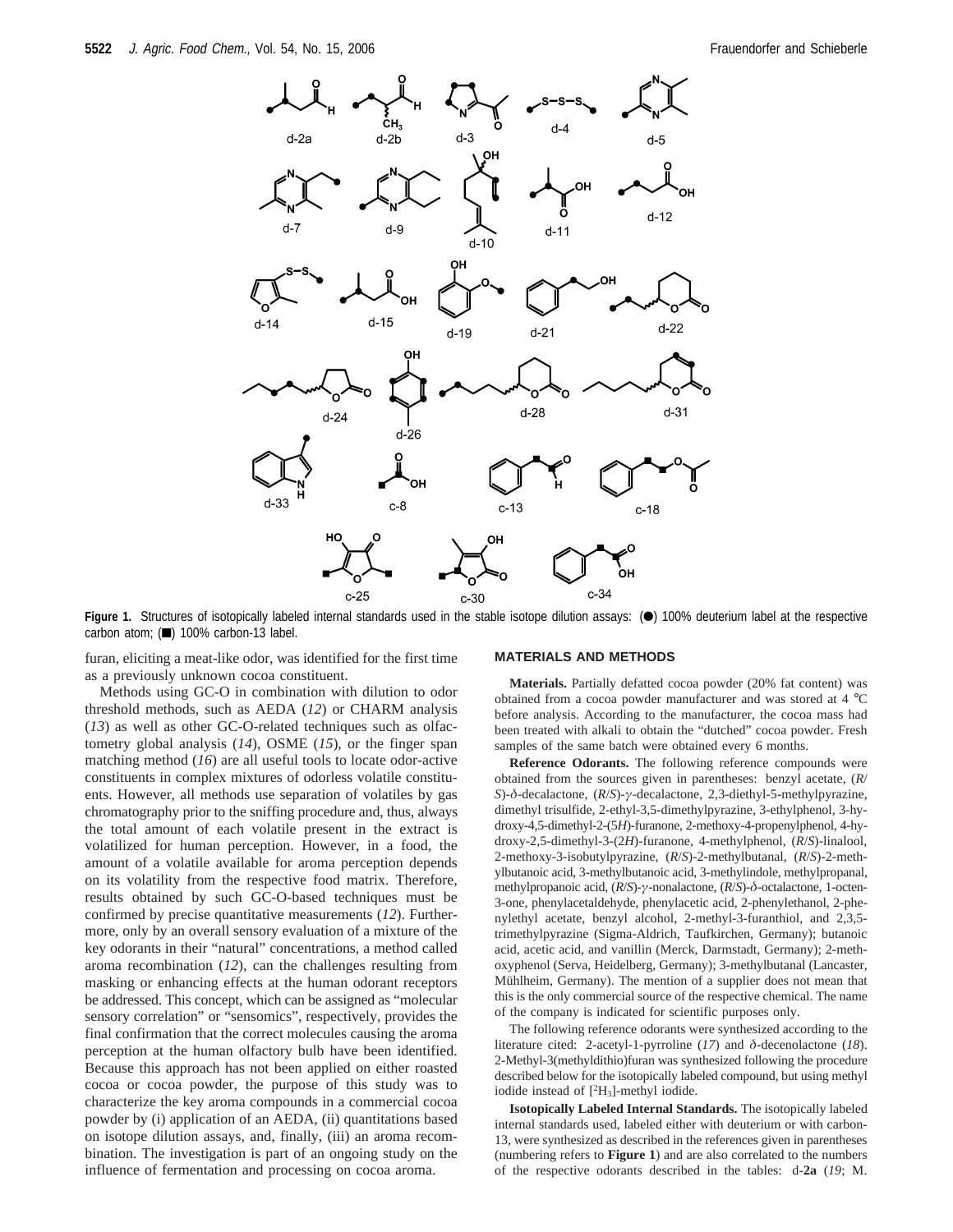

**Figure 2.** Mass spectra of [2H3]-2-methyl-3-(methyldithio)furan: (**A**) MS-EI; (**B**) MS-CI.

Christlbauer, unpublished results); d-**2b** (*19*, *20*); d-**3** (*21*); d-**4** (*22*); d-**5** (M. Czerny, unpublished results); d-**7** and d-**9** (*23*); d-**12** (*24*); d-**14** (see below); d-**15** (*25*); d-**19** (*23*); d-**21** (*26*); d-**22** (*24*); d-**24** (*27*); d-**28** (*24*); d-**31** (see below); d-**33** (*28*); c-**13** (*26*); c-**18** (M. Czerny, unpublished results); c-**25** (*29*) and c-**30** (*30*). [2H2]-Methylpropanoic (d-**11**; **Figure 1**) acid was synthesized using deuterium instead of hydrogen in the procedure described recently (31). [<sup>2</sup>H<sub>7</sub>]-4-Methylphenol (d-26),  $[^{2}H_{3}]$ -acetic acid (d-8), and  $[^{13}C_{2}]$ -phenylacetic acid (c-34) were purchased from Sigma Aldrich (Taufkirchen, Germany).

*[2 H3]-2-Methyl-3-(methyldithio)furan (d-14).* In the first step a Bunte salt was formed by treating sodium thiosulfate (0.3 mmol), dissolved in 10 mL of water, with [2H3]-methyliodide (0.3 mmol) dissolved in 10 mL of ethanol for 6 h at 50 °C. After this had cooled to room temperature, a solution of 2-methyl-3-furanthiol (0.3 mmol) in 25 mL of diethyl ether was added and stirred for 2 h. The organic layer was

separated, and the aqueous layer was washed with diethyl ether  $(3 \times$ 25 mL). The combined organic phases were washed with aqueous sodium carbonate (0.5 mol/L,  $3 \times 25$  mL) and subsequently with saturated aqueous NaCl (25 mL) and then dried over anhydrous sodium sulfate. The solution was concentrated to 1 mL and applied onto a watercooled column (25 cm  $\times$  1.5 cm) filled with a slurry of silica gel (30 g) in pentane. The column was first flushed with pentane (150 mL), followed by a mixture of pentane/diethyl ether (150 mL, 95:5, v/v). The fraction eluting between 100 and 150 mL was concentrated to 1 mL and separated by column chromatography  $(100 \times 30 \text{ mm})$  on a reversed phase stationary HPLC phase (LiChroprep RP18; 20-<sup>40</sup> *<sup>µ</sup>*m, Merck) using mixtures of aqueous ammonium formate (10 mmol/L, pH 8.2) and methanol (50:50, 40:60, 30:70, 20:80, 15:85 v/v, 100 mL each) as the mobile phases.  $[^{2}H_{3}]$ -2-Methyl-3-(methyldithio)furan was eluted in the final fraction. The solutions containing the target compound were combined, and aqueous saturated NaCl (25 mL) and diethyl ether were added with vigorous stirring (50 mL). The aqueous organic phase was separated and extracted four times with diethyl ether (50 mL each). The combined organic phases were dried over anhydrous sodium sulfate, and the solvent was removed under reduced pressure. The residue was dissolved in ethanol.

The structure of the target compound was confirmed by mass spectral analysis (**Figure 2A**,**B**) and 1H NMR measurements. In comparison to the <sup>1</sup>H NMR of the unlabeled compound [<sup>1</sup>H NMR (CDCl<sub>3</sub>, 400 MHz) *<sup>δ</sup>* 2.39 (s, 3H), 2.45 (s, 3H), 6.43 (dd, 1H, *<sup>J</sup>* ) 1.96), 7.28 (dd, 1H, *<sup>J</sup>*  $= 1.96$ ], as expected, the singlet at  $\delta$  2.39 ( $-S-CH_3$ ) was missing.

The concentration of the target compound was determined using methylfuran as the internal standard, a compound with a comparable number of effective carbon atoms (*32*).

*[2 H2]-δ-Decenolactone (d-31).* The labeled lactone was synthesized following the route shown in **Figure 3**. To a stirred solution of 1-heptene (0.04 mol) in dichloromethane (80 mL) was added dropwise a solution of 3-chloroperbenzoic acid (0.04 mol in 60 mL of dichloromethane). After 3 h, the solution was treated with aqueous sodium hydroxide (10%; 100 mL) followed by tap water (100 mL). The organic phase was dried over anhydrous sodium sulfate, and the 1,2-epoxyheptane formed was isolated by distillation (bp 120 °C; yield 95%).

A solution of *tert*-butyl propionate (0.03 mol/L) in tetrahydrofuran (60 mL) was cooled to  $-78$  °C and *n*-butyl-lithium (0.03 mol) was added. After 15 min of stirring, 1,2-epoxyheptane dissolved in tetrahydrofuran (30 mL) was added followed by ethereal boron trifluoride (3.9 mL). After 90 min of stirring at  $-78$  °C, aqueous potassium dihydrogenphosphate (10%; 20 mL) was added while the solution was allowed to reach room temperature. The organic phase was removed, and the aqueous phase was extracted with diethyl ether/ pentane 1:1 (total volume 90 mL). The combined organic phases were dried over anhydrous Na<sub>2</sub>SO<sub>4</sub> and concentrated to  $\approx$ 1 mL by distilling off the solvent using a Vigreux column (60 cm  $\times$  1 cm). The target compound was isolated by flash chromatography using silica gel [30 g in a water-cooled glass column (30 cm  $\times$  1.5 cm)] and ethyl acetate/ pentane (20:80; 250 mL) as the eluent. The volume was reduced to  $\approx$ 10 mL using a Vigreux column and made up to 50 mL with ethyl acetate. After the addition of Lindlar catalyst (500 mg) and quinoline (10 mg), the solution was stirred under an atmosphere of deuterium



**Figure 3.** Synthetic route used in the preparation of  $[{}^{2}H_{2}]$ -δ-decenolactone.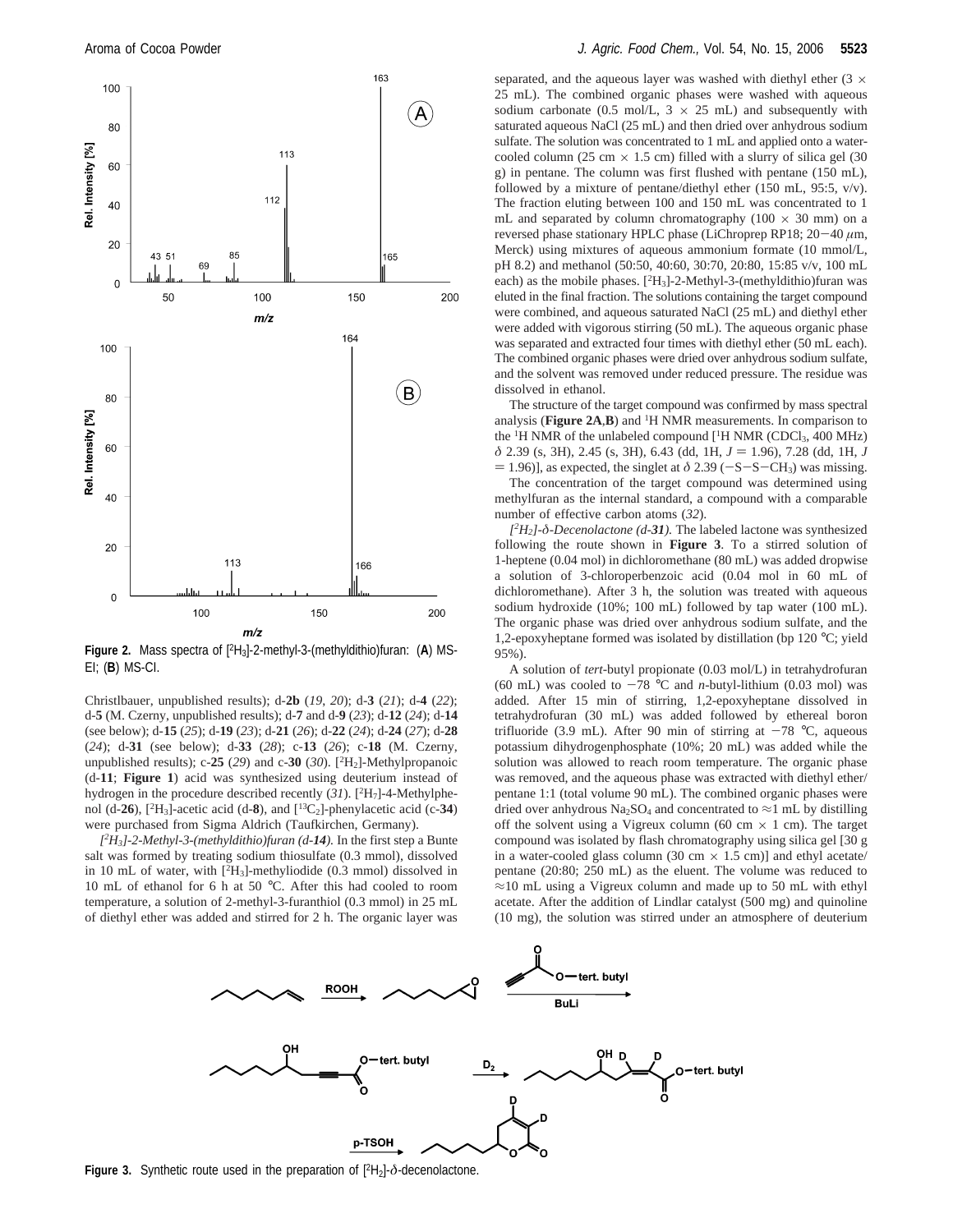| odorant <sup>a</sup>                                 | ion $(m/z)$ | internal standard                                    | no.    | ion $(m/z)$ | $RF^b$ |
|------------------------------------------------------|-------------|------------------------------------------------------|--------|-------------|--------|
| 2-methylbutanal <sup>c</sup>                         | 69          | $[^2H_2]$ -2-methylbutanal                           | $d-2a$ | $70 + 71$   | 0.78   |
| 3-methylbutanal <sup>c</sup>                         | 69          | $[^2H_2]$ -3-methylbutanal                           | $d-2b$ | 71          | 0.69   |
| 2-acetyl-1-pyrroline <sup>c</sup>                    | 112         | $[^2H_{2-5}]$ -2-acetyl-1-pyrroline                  | $d-3$  | $114 - 117$ | 0.83   |
| dimethyl trisulfide                                  | 127         | $[{}^{2}H_{6}]$ -dimethyl trisulfide                 | $d-4$  | 133         | 1.0    |
| 2,3,5-trimethylpyrazine                              | 123         | $[{}^{2}H_{3}]$ -2,3,5-trimethylpyrazine             | $d-5$  | 126         | 0.93   |
| 2-ethyl-3,6-dimethylpyrazine                         | 137         | $[{}^{2}H_{3}]$ -2-ethyl-3,5-dimethylpyrazine        | $d-7$  | 140         | 0.93   |
| 2-ethyl-3,5-dimethylpyrazine                         | 137         | $[^2H_3]$ -2-ethyl-3,5-dimethylpyrazine              | $d-7$  | 140         | 0.95   |
| acetic acid <sup>d</sup>                             | 61          | $[^2H_3]$ -acetic acid                               | $d-8$  | 64          | 0.87   |
| 2,3-diethyl-5-methylpyrazine <sup>c</sup>            | 151         | $[^2H_3]$ -2,3-diethyl-5-methylpyrazine              | $d-9$  | 154         | 0.95   |
| linalool <sup>c</sup>                                | 137         | $[^2H_2]$ -linalool                                  | $d-10$ | 139         | 1.0    |
| methylpropanoic acidd                                | 89          | [ <sup>2</sup> H <sub>2</sub> ]-methylpropanoic acid | $d-11$ | 91          | 1.0    |
| butanoic acid <sup>d</sup>                           | 103         | [ <sup>2</sup> H <sub>2</sub> ]-butanoic acid        | $d-12$ | 105         | 0.85   |
| 2-methyl-3-(methyldithio)furanc                      | 161         | $[{}^{2}H_{3}]$ -2-methyl-3-(methyldithio)furan      | $d-14$ | 164         | 0.90   |
| 3-methylbutanoic acid <sup><math>d</math></sup>      | 103         | $[^2H_2]$ -3-methylbutanoic acid                     | $d-15$ | 105         | 0.67   |
| 2-methoxyphenol <sup>d</sup>                         | 125         | $[^2H_3]$ -2-methoxyphenol                           | $d-19$ | 128         | 0.98   |
| 2-phenylethanol <sup>d</sup>                         | 105         | $[^2H_2]$ -2-phenylethanol                           | $d-21$ | 107         | 0.94   |
| $\delta$ -octalactone                                | 143         | $[^{2}H_{2}]\text{-}\delta$ -octalactone             | $d-22$ | 145         | 0.88   |
| $\delta$ -octenolactone                              | 141         | $[^2H_2]\text{-}\delta$ -octalactone                 | $d-22$ | 145         | 0.98   |
| $\gamma$ -nonalactone                                | 157         | $[^2H_2]$ -y-nonalactone                             | $d-24$ | 159         | 0.93   |
| 4-methylphenol <sup>c</sup>                          | 109         | $[2H7]$ -4-methylphenol                              | $d-26$ | $115 + 116$ | 1.0    |
| $\gamma$ -decalactone                                | 171         | $[^2H_2]$ - $\delta$ -decalactone                    | $d-28$ | 173         | 0.89   |
| $\delta$ -decalactone                                | 171         | $[{}^{2}H_{2}]$ - $\delta$ -decalactone              | $d-28$ | 173         | 0.93   |
| $\delta$ -decenolactone                              | 169         | $[^{2}H_{2}]\cdot\delta$ -decenolactone              | $d-31$ | 171         | 0.91   |
| 3-methylindole <sup>c</sup>                          | 132         | $[^2H_3]$ -3-methylindole                            | $d-33$ | 135         | 0.76   |
| phenylacetaldehyde                                   | 121         | $[13C2]$ -phenylacetaldehyde                         | $c-13$ | 123         | 1.0    |
| 2-phenylethyl acetate <sup>d</sup>                   | 166         | $[^{13}C_2]$ -2-phenylethyl acetate                  | $c-18$ | 168         | 1.0    |
| 4-hydroxy-2,5-dimethyl-3(2H)-furanone <sup>c,d</sup> | 129         | $[13C2]$ -4-hydroxy-2,5-dimethyl-3(2H)-furanone      | $c-25$ | 131         | 1.0    |
| 3-hydroxy-4,5-dimethyl-2(5H)-furanone <sup>c,d</sup> | 129         | $[13C2]$ -3-hydroxy-4,5-dimethyl-2(5H)-furanone      | $c-30$ | 131         | 1.0    |
| 2-phenylacetic acid <sup><math>d</math></sup>        | 137         | $[^{13}C_2]$ -2-phenylacetic acid                    | $c-34$ | 139         | 1.0    |

a Compounds were quantified after separation on an OV 1701 GC stationary phase by mass spectrometry in MS-CI mode. b The response factor (RF) was determined as reported previously (29). <sup>c</sup> The quantitation was performed by means of TD-GC-MS. <sup>d</sup> The quantitation was performed on the FFAP column.

for 2 h. The catalyst was filtered off, and the solvent was partially removed to obtain a final volume of ≈5 mL. After the addition of water-saturated toluene (20 mL) and toluenesulfonic acid (0.2 g), the solution was refluxed for 90 min. After cooling to room temperature, the solution was treated with aqueous sodium bicarbonate (0.5 mol/L; 30 mL), washed with tap water (30 mL), and dried over anhydrous Na2SO4. An aliquot of the pale yellow solution (2 mL) was placed on the top of a water-cooled glass column filled with a slurry of purified silica gel (*24*) in pentane. After flushing with pentane/diethyl ether 9:1 (150 mL), the target compound was isolated with pentane/diethyl ether 7:3 (150 mL). The [<sup>2</sup>H<sub>2</sub>]- $\delta$ -decenolactone obtained (yield 30%) was characterized by MS-EI and MS-CI. Because the labeling was introduced in the ring (cf. **Figure 3**), the MS-EI spectrum was dominated by two major fragments:  $m/z$  99 (100%) and  $m/z$  70 (90%). In comparison to the MS-EI of the unlabeled *δ*-decenolactone, in which  $m/z$  97 (100%) and  $m/z$  68 (80%) predominated (data not shown), the spectrum of [<sup>2</sup>H<sub>2</sub>]- $\delta$ -decenolactone clearly indicated the introduction of two deuterium atoms. This result was confirmed by the MS-CI spectra of the unlabeled and the labeled lactone, respectively, showing base ions at *m*/*z* 169 and 171.

**Isolation of the Volatile Fraction.** After mixing with water (10 g), followed by 10 min for equilibration, the cocoa powder  $(50 \text{ g})$  was extracted with diethyl ether  $(2 \times 300 \text{ mL})$  by vigorous stirring at room temperature for 2 h. The extract was filtered and concentrated to  $\approx$ 150 mL on a Vigreux column (60  $\times$  1 cm), and the volatiles were isolated using the solvent-assisted flavor evaporation (SAFE) method (*33*). The distillate was extracted with an aqueous solution of sodium bicarbonate  $(0.5 \text{ mol/L}, 3 \times 50 \text{ mL})$  to remove acidic, volatile compounds. The organic phase, containing the neutral-basic volatiles, was washed with aqueous saturated sodium chloride ( $2 \times 50$  mL), dried over anhydrous sodium sulfate, and concentrated to 500  $\mu$ L by distilling off the solvent using a Vigreux column (60  $\times$  1 cm) followed by microdistillation.

The remaining aqueous phase, containing the acidic volatiles, was adjusted to pH 2.5 with hydrochloric acid (2 mol/L) and then extracted with diethyl ether ( $3 \times 100$  mL). The combined organic phases were washed with saturated sodium chloride solution  $(2 \times 50 \text{ mL})$ , dried over anhydrous sodium sulfate, and concentrated to 500 *µ*L by distilling off the solvent at a Vigreux column (60  $\times$  1 cm), followed by microdistillation.

**High-Resolution Gas Chromatography**-**Olfactometry (HRGC-O).** HRGC was performed using a Fisons Instruments 8160 gas chromatograph (Mainz, Germany) and by separating the aroma distillates on the following fused silica capillaries: FFAP (25 m  $\times$  0.32 mm, 0.20 *µ*m film thickness; Varian, Darmstadt, Germany), SE-54 (25 m × 0.32 mm, 0.25  $\mu$ m film thickness; Macherey-Nagel, Düren, Germany); and OV 1701 (30 m × 0.32 mm, 0.25 *µ*m film thickness; Varian). The samples were applied by the cold-on-column injection technique at 40 °C. Helium was used as carrier gas at a flow rate of 2.2 mL/min. After 1 min, the temperature was raised at 40 °C/min to 60 °C (held for 1 min isothermally), then at 6 °C/min to 180 °C, and finally at 15 °C/min to 240 °C (FFAP). Separation on the SE-54 or the OV 1701 stationary phases was done using the following procedure: From 40 to 60 °C at 40 °C/min, after 1 min isothermal, the temperature was raised at 4 °C/min to 140 °C, then at 20 °C/min to 240 °C (held for 5 min isothermally).

For GC-O and AEDA experiments, the effluent was split 1:1 (by volume) at the end of the column via two deactivated fused silica capillaries (40 cm  $\times$  0.15 mm i.d.). One part was directed to a flame ionization detector (FID) held at 200 °C and the other part to a sniffing port, held at 180 °C. The neutral-basic and acidic fractions were stepwise diluted with diethyl ether (1:1, v/v) and analyzed by HRGC-O until no odor was detectable at the respective retention index. Odorants detected were assigned to FD factors  $\geq 1$  (*12*). HRGC-O was performed using aliquots of  $0.5 \mu L$ , and the linear retention indices (RI) of the compounds were calculated using a series of *n*-alkanes.

**High-Resolution Gas Chromatography**-**Mass Spectrometry (HRGC-MS).** For compound identification, mass spectrometric analyses were carried out by means of a Saturn 2000 mass spectrometer (Varian) in tandem with the capillaries described above. Mass spectra were generated in the electron impact mode (MS-EI) at 70 eV and in the chemical ionization mode (MS-CI) at 115 eV using methanol as the reactant gas.

**Quantitation by Stable Isotope Dilution Assays (SIDA).** Depending on the amount of the respective analyte present, which was estimated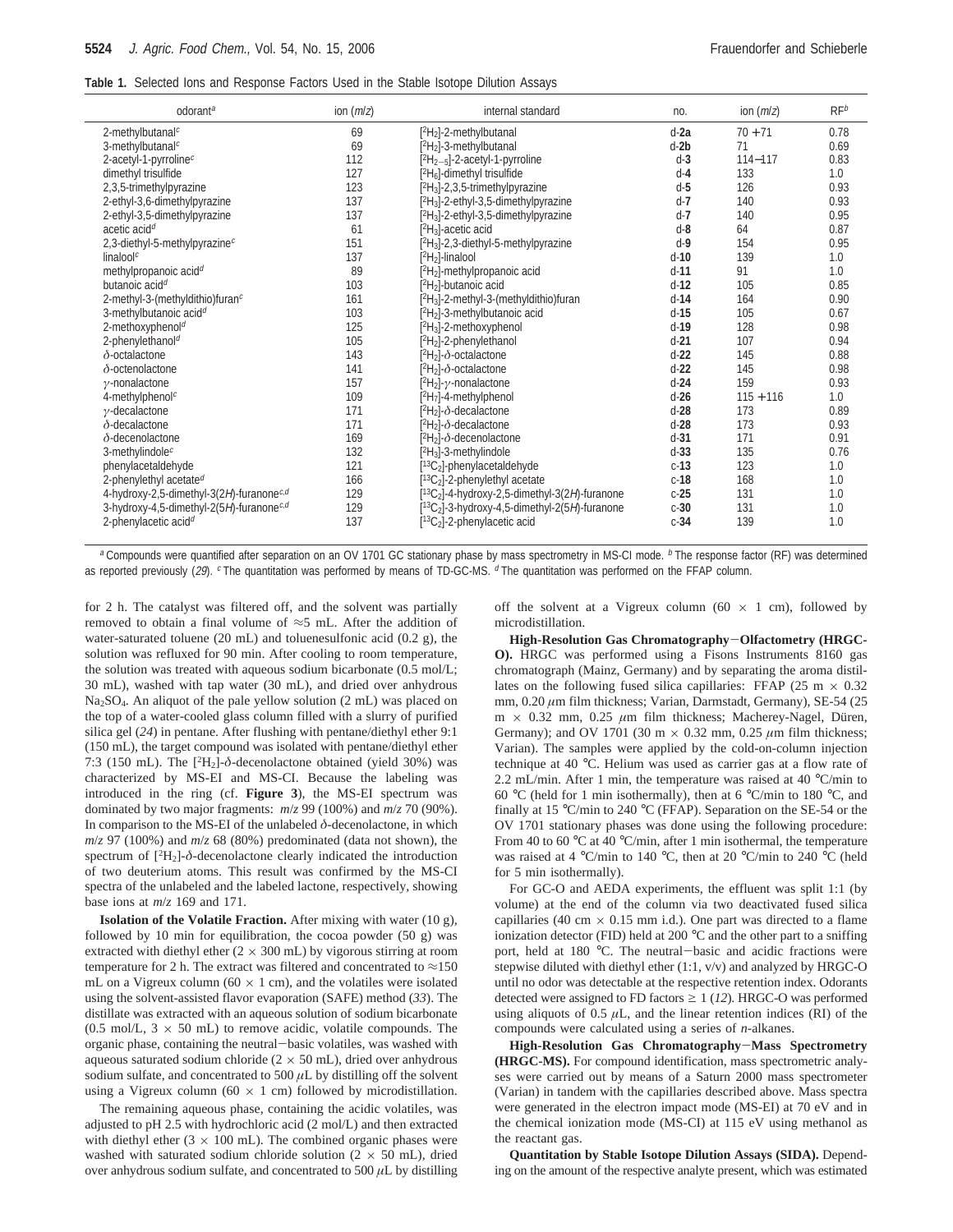#### **Table 2.** Most Odor-Active Compounds (FD  $\geq$  8) Identified in an Extract from Cocoa Powder

|                         |                                                    |                           |             | $Ra$ on                  |                                  |                          |
|-------------------------|----------------------------------------------------|---------------------------|-------------|--------------------------|----------------------------------|--------------------------|
| no.                     | odorant <sup>b</sup>                               | odor quality <sup>c</sup> | <b>FFAP</b> | <b>SE 54</b>             | OV 1701                          | $FD$ factor <sup>d</sup> |
| 1                       | methylpropanal                                     | malty                     | 830         | $\overline{\phantom{0}}$ | $\overbrace{\phantom{12322111}}$ | 8                        |
| $\overline{\mathbf{c}}$ | 2 <sup>e</sup> - and 3-methylbutanal               | malty                     | 920         | 651                      | 731                              | 1024                     |
| 3                       | 2-acetyl-1-pyrroline                               | popcorn-like              | 1324        | 927                      | 1019                             | 1024                     |
| $\overline{4}$          | dimethyl trisulfide                                | sulfury                   | 1332        | 961                      | 1043                             | 2048                     |
| 5                       | 2,3,5-trimethylpyrazine                            | earthy                    | 1394        | 1011                     | 1081                             | 128                      |
| 6                       | 2-ethyl-3,6-dimethylpyrazine                       | earthy                    | 1429        | 1080                     | 1147                             | 256                      |
| $\overline{7}$          | 2-ethyl-3,5-dimethylpyrazine                       | earthy                    | 1446        | 1084                     | 1150                             | 2048                     |
| 8                       | acetic acid <sup>e</sup>                           | sour                      | 1448        | $\equiv$                 | $\equiv$                         | 512                      |
| 9                       | 2,3-diethyl-5-methylpyrazine                       | earthy                    | 1476        | 1087                     | 1150                             | 256                      |
| 10                      | linaloole                                          | flowery                   | 1535        | 1192                     | $\overline{\phantom{0}}$         | 32                       |
| 11                      | methylpropanoic acid <sup>f</sup>                  | rancid                    | 1558        | $\overline{\phantom{0}}$ |                                  | 64                       |
| 12                      | butanoic acid <sup>f</sup>                         | sweaty                    | 1620        | $\equiv$                 |                                  | 64                       |
| 13                      | phenylacetaldehyde                                 | honey-like                | 1635        | 1039                     | 1179                             | 1024                     |
| 14                      | 2-methyl-3-(methyldithio)furan                     | cooked meat-like          | 1655        | 1165                     | $\overline{\phantom{0}}$         | 128                      |
| 15                      | $2e$ - and 3-methylbutanoic acid <sup>f</sup>      | sweaty                    | 1660        | $\overline{\phantom{0}}$ | $\equiv$                         | 4096                     |
| 16                      | unknown                                            | sulfury                   | 1721        | $\overline{\phantom{0}}$ |                                  | 32                       |
| 17                      | phenylmethyl acetate                               | fruity, flowery           | 1748        |                          |                                  | 32                       |
| 18                      | 2-phenylethyl acetate                              | flowery                   | 1804        | 1382                     | 1474                             | 256                      |
| 19                      | 2-methoxyphenol                                    | spicy, smoky              | 1857        | 1087                     | 1224                             | 512                      |
| 20                      | phenylmethanol                                     | flowery                   | 1871        | $\overline{\phantom{0}}$ | $\equiv$                         | 32                       |
| 21                      | 2-phenylethanol                                    | flowery                   | 1902        | 1112                     | 1282                             | 256                      |
| 22                      | $\delta$ -octalactone <sup>e</sup>                 | coconut-like              | 1989        | 1266                     | 1507                             | 8                        |
| 23                      | $\gamma$ -octenolactone <sup>e</sup>               | coconut-like              | 2019        | 1260                     | $\overline{\phantom{0}}$         | 128                      |
| 24                      | $\nu$ -nonalactone <sup>e</sup>                    | coconut-like              | 2024        | 1365                     | 1540                             | 64                       |
| 25                      | 4-hydroxy-2,5-dimethyl-3(2H)-furanone <sup>f</sup> | caramel-like              | 2042        | $\overline{\phantom{0}}$ |                                  | 4096                     |
| 26                      | 4-methylphenol                                     | horse stable, phenolic    | 2082        | 1080                     | 1309                             | 64                       |
| 27                      | $\gamma$ -decalactone <sup>e</sup>                 | coconut-like              | 2140        | 1462                     | $\overline{\phantom{0}}$         | 32                       |
| 28                      | $\delta$ -decalactone <sup>e</sup>                 | coconut-like              | 2184        | $\overline{\phantom{0}}$ | 1352                             | 32                       |
| 29                      | 3-ethylphenol                                      | phenolic                  | 2190        | 1175                     | 1402                             | 64                       |
| 30                      | 3-hydroxy-4,5-dimethyl-2(5H)-furanone <sup>f</sup> | spicy                     | 2212        | $\overline{\phantom{0}}$ | $\overline{\phantom{0}}$         | 512                      |
| 31                      | $\delta$ -decenolactone <sup>e</sup>               | coconut-like              | 2238        | 1477                     | 1724                             | 256                      |
| 32                      | cis-isoeugenol                                     | smoked                    | 2281        | $\overline{\phantom{0}}$ | 1573                             | 128                      |
| 33                      | 3-methylindole                                     | fecal                     | 2503        |                          | 1626                             | 8                        |
| 34                      | 2-phenylacetic acid <sup>f</sup>                   | honey-like                | 2554        | $\overline{\phantom{0}}$ | $\overline{\phantom{0}}$         | 1024                     |
| 35                      | vanillin <sup>1</sup>                              | vanilla-like              | 2603        |                          |                                  | 128                      |
|                         |                                                    |                           |             |                          |                                  |                          |

a Retention index; -, not determined. <sup>b</sup> The compound was identified by comparing the mass spectra (MS-EI, MS-CI), the retention indices on capillary FFAP, SE-54, and OV 1701, and the odor quality and intensity perceived during sniffing with data obtained for the reference compound. C Odor quality perceived at the sniffing port. <sup>d</sup> Flavor dilution factor determined by AEDA on the FFAP capillary. <sup>e</sup> Stereochemistry was not determined. Odor qualities are given for the racemate. <sup>f</sup> Compound was identified in the acidic fraction.

in a preliminary experiment, aliquots of the cocoa powder (from 1 to 100 g, respectively), were suspended in diethyl ether/water (95:5, by vol) and known amounts of the respective labeled isotopologues (**Table 1**), dissolved in diethyl ether, were added. The suspension was stirred for 70 min, and then the volatile fraction was isolated as described above. The SAFE distillate was separated into the neutral-basic and the acidic fractions, and both fractions were analyzed by GC-MS monitoring the intensities of the respective ions given in **Table 1**. In some cases, two-dimensional (TD) GC was applied. TD-HRGC-MS was performed by using the moving column stream switching system (MCSS) (Fisons Instruments, Mainz-Kastell, Germany) as described recently (*34*). The concentrations were calculated from the relative abundances of ions selected for the analyte and the internal standards, and the data were corrected by means of response factors, determined from mixtures containing known concentrations of the labeled and the unlabeled compound (*35*). As indicated in **Table 3**, three different batches of cocoa powder were analyzed.

**Sensory Evaluation.** Ten assessors with experience in sensory evaluation were recruited from the German Research Center of Food Chemistry. Sensory analyses were performed at  $21 \pm 1$  °C in a sensory panel room, equipped with single booths. Aroma profile analyses were performed by orthonasally scoring 11 odor qualities on a seven-point scale from 0 to 3  $(0, 0.5, 1, 1.5, 2, 2.5, 3)$  selected in a previous session for cocoa powder evaluation. The values given by the panelists were averaged. Orthonasal odor thresholds were determined in sunflower oil by means of the triangle test (*36*).

**Aroma Recombination.** The matrix for the aroma recombination experiments was obtained in the following way: A mixture of cocoa powder (100 g) and water (10 mL) was exhaustively extracted with

diethyl ether ( $3 \times 500$  mL). The residue was suspended in 300 mL of water and freeze-dried. By repeating the extraction/freeze-drying, an odorless powder was obtained. The following mixture of 24 aroma compounds was prepared in sunflower oil (50 mL): 3-methylbutanal (1280 *µ*g); 2-methylbutanal (715 *µ*g); 3-methylbutanoic acid (430 *µ*g); phenylacetaldehyde (330 *µ*g); phenylacetic acid (385 *µ*g); methylpropanoic acid (140 *µ*g); 2-methylbutanoic acid (88 *µ*g); 4-hydroxy-2,5 dimethyl-3(2*H*)-furanone (31 *µ*g); 2-phenylethanol (30 *µ*g); butanoic acid (16  $\mu$ g); phenylethyl acetate (16  $\mu$ g); 2-methoxyphenol (12  $\mu$ g); 4-methylphenol (6.2 *µ*g); linalool (3.6 *µ*g); 3-methylindole (2.7 *µ*g); 2-ethyl-3,6-dimethylpyrazine (3.5 *µ*g); 2-ethyl-3,5-dimethylpyrazine (1.5 *µ*g); 3-hydroxy-4,5-dimethyl-2(5*H*)-furanone (0.72 *µ*g); 2,3-diethyl-5 methylpyrazine (0.40 *µ*g); dimethyl trisulfide (0.35 *µ*g); 2-acetyl-1 pyrroline (0.30 *µ*g); 2-methyl-3-(methyldithio)furan (0.024 *µ*g); 2-isobutyl-3-methoxypyrazine (0.0015 *µ*g). This mixture and acetic acid (16.5 mg) were dissolved in 12.5 g of deodorized cocoa butter and mixed with 37.5 g of the defatted, deodorized cocoa powder described above. The recombinate was frozen with liquid nitrogen and then ground in a laboratory mill (A10, Jahnke & Kunkel, Staufen, Germany).

## **RESULTS AND DISCUSSION**

**Identification of Odor-Active Constituents.** For GC-O, the volatile fraction from cocoa powder was isolated by solvent extraction followed by high-vacuum distillation to remove the nonvolatile material. The aroma of this distillate fully represented the characteristic odor of cocoa when a drop of the ethereal solution was vaporized on a strip of filter paper.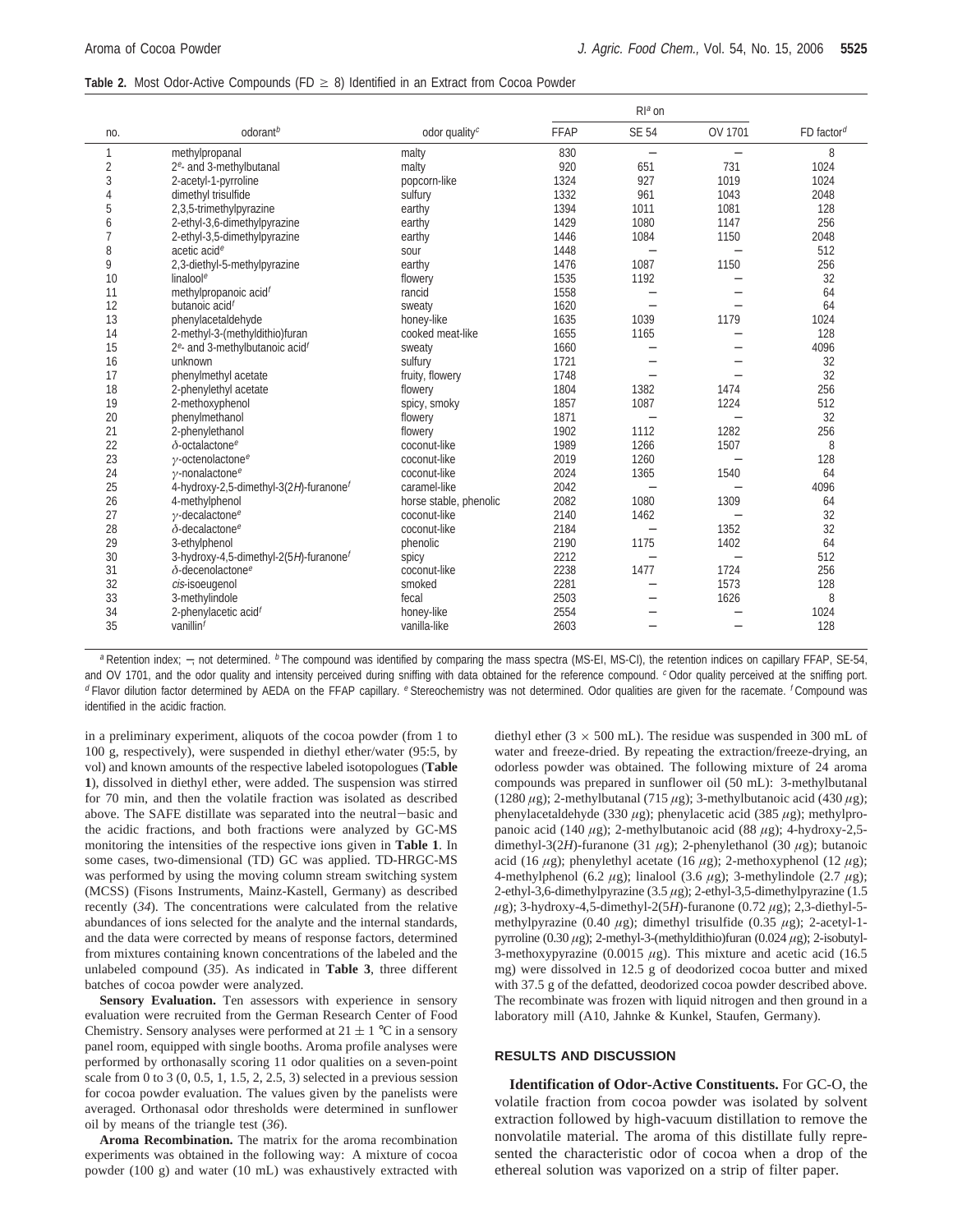**Table 3.** Concentrations of 30 Odor-Active Compounds in the Cocoa Powder

|                                       |        | concn $(\mu g/kg)$ |  |
|---------------------------------------|--------|--------------------|--|
| odorant                               | mean   | SD <sup>a</sup>    |  |
| acetic acid                           | 332000 | 9650               |  |
| 3-methylbutanal                       | 25770  | 2270               |  |
| 2-methylbutanal <sup>b</sup>          | 14314  | 529                |  |
| 3-methylbutanoic acid                 | 8550   | 430                |  |
| 2-phenylacetic acid                   | 7700   | 399                |  |
| phenylacetaldehyde                    | 6600   | 157                |  |
| methylpropanoic acid                  | 2800   | 57                 |  |
| 2-methylbutanoic acid <sup>b</sup>    | 1750   | 88                 |  |
| 4-hydroxy-2,5-dimethyl-3(2H)-furanone | 620    | 41                 |  |
| 2-phenylethanol                       | 590    | 22                 |  |
| butanoic acid                         | 320    | 13                 |  |
| 2-phenylethyl acetate                 | 315    | 6.0                |  |
| 2-methoxyphenol                       | 230    | 26                 |  |
| 2,3,5-trimethylpyrazine               | 200    | 7.5                |  |
| $\delta$ -decenolactone <sup>b</sup>  | 185    | 10                 |  |
| $\delta$ -octenolactoneb              | 151    | 4.2                |  |
| 4-methylphenol                        | 124    | 5.7                |  |
| $\delta$ -decalactone <sup>b</sup>    | 82     | 2.0                |  |
| linalool <sup>b</sup>                 | 72     | 5.7                |  |
| 2-ethyl-3,6-dimethylpyrazine          | 70     | 3.6                |  |
| $\gamma$ -decalactone <sup>b</sup>    | 60     | 0.65               |  |
| 3-methylindole                        | 55     | 2.1                |  |
| $\gamma$ -nonalactone <sup>b</sup>    | 43     | 2.0                |  |
| 2-ethyl-3,5-dimethylpyrazine          | 31     | 1.1                |  |
| 3-hydroxy-4,5-dimethyl-2(5H)-furanone | 15     | 0.037              |  |
| $\gamma$ -octalactone <sup>b</sup>    | 14     | 0.43               |  |
| 2,3-diethyl-5-methylpyrazine          | 8.2    | 0.50               |  |
| dimethyl trisulfide                   | 6.9    | 0.035              |  |
| 2-acetyl-1-pyrroline                  | 5.9    | 0.11               |  |
| 2-methyl-3-(methyldithio)furan        | 0.47   | 0.013              |  |
| 2-isobutyl-3-methoxypyrazine          | 0.85   | 0.042              |  |
|                                       |        |                    |  |

a Standard deviation calculated from quantitative data obtained from at least three different batches. **b** Stereoisomers, if present, were not separated.

Application of HRGC-O on an aliquot of the aroma distillate revealed 27 aroma-active regions in the neutral-basic fraction (**Figure 4**) and 8 additional areas in the acidic fraction (data not shown). By sniffing of serial dilutions of the extract containing the neutral-basic volatiles (1:1), compounds **<sup>4</sup>** and **7**, exhibiting a sulfury and an earthy, potato-like aroma, respectively, showed the highest FD factors of 2048, followed by compounds **2** (malty), **3** (roasty, popcorn), and **13** (honeylike). An AEDA of the fraction containing the acidic volatile compounds (data not shown) revealed 3 additional compounds with high FD factors of  $\geq$ 1024, eliciting sweaty (15; Table 2), caramel-like (**25**), and sweet, honey-like aromas (**34**).

To obtain enough material for the identification experiments, the volatiles from 500 g of cocoa powder were isolated and separated into the neutral-basic and acidic fractions. Interestingly, both fractions no longer represented the overall cocoa aroma, but the odor was regained when both fractions were recombined after separation.

First, the acidic fraction was separated on the FFAP column, and mass spectra were recorded while a panelist was sniffing the eluate in parallel. The mass spectrum monitored at the most intense odor was compared with data of an in-house database containing >700 spectra of key food odorants. On the basis of the proposed structure, the respective reference compound was analyzed and the odor quality and intensity were compared with the sensory perception (odor quality and intensity) at the same retention index as detected in the cocoa extract. This procedure avoids incorrect identifications, if the characterization were to be based on only mass spectra and/or retention indices, because aroma attributes can, thus, be used as a further criterion for

**Table 4.** Odor Thresholds and Odor Activity Values (OAVs) of Important Aroma Compounds in Cocoa Powder

|                                       | odor threshold <sup>a</sup> |                  |
|---------------------------------------|-----------------------------|------------------|
| odorant                               | $(\mu$ g/kg)                | OAV <sup>b</sup> |
| acetic acid                           | 124c                        | 2680             |
| 3-methylbutanal                       | 13 <sup>c</sup>             | 1980             |
| 3-methylbutanoic acid                 | 22 <sup>c</sup>             | 390              |
| phenylacetaldehyde                    | 22 <sup>c</sup>             | 300              |
| 2-methylbutanal                       | 140 <sup>c</sup>            | 102              |
| 3-hydroxy-4,5-dimethyl-2(5H)-furanone | 0.2 <sup>c</sup>            | 75               |
| 2-acetyl-1-pyrroline                  | 0.1c                        | 59               |
| 4-hydroxy-2,5-dimethyl-3(2H)-furanone | 25 <sup>c</sup>             | 25               |
| 2-phenylacetic acid                   | 360 <sup>d</sup>            | 21               |
| 2,3-diethyl-5-methylpyrazine          | 0.5 <sup>c</sup>            | 16               |
| methylpropanoic acid                  | 190                         | 15               |
| 2-ethyl-3,5-dimethylpyrazine          | 2.2 <sup>c</sup>            | 14               |
| 2-methoxyphenol                       | 16c                         | 14               |
| 2-isobutyl-3-methoxypyrazine          | 0.8 <sup>c</sup>            | 12               |
| 2-methylbutanoic acid                 | 203 <sup>d</sup>            | 8.7              |
| 3-methylindole                        | 16 <sup>c</sup>             | 3.5              |
| 2-phenylethanol                       | 211c                        | 2.8              |
| dimethyl trisulfide                   | 2.5 <sup>c</sup>            | 2.8              |
| butanoic acid                         | 135c                        | 2.4              |
| linalool                              | 37                          | 2.0              |
| 4-methylphenol                        | 68                          | 1.8              |
| 2-phenylethyl acetate                 | 233d                        | 1.3              |
| 2-ethyl-3,6-dimethylpyrazine          | 57c                         | 1.2              |
| 2-methyl-3-(methyldithio)furan        | 0.4 <sup>c</sup>            | 1.2              |
| $\delta$ -octenolactone               | 4730 <sup>d</sup>           | <1               |
| $\delta$ -octalactone                 | 2490 <sup>d</sup>           | $<$ 1            |
| $\delta$ -decenolactone               | 590                         | <1               |
| $\delta$ -decalactone                 | 400c                        | <1               |
| $\gamma$ -decalactone                 | 320c                        | <1               |
| 2,3,5-trimethylpyrazine               | 290                         | <1               |
| $\gamma$ -nonalactone                 | 148 <sup>c</sup>            | $<$ 1            |

<sup>a</sup> Orthonasal odor thresholds determined in sunflower oil. <sup>b</sup> OAVs were calculated by dividing the concentration of an odorant by its orthonasal detection threshold.  $c$  Threshold values according to ref 37.  $d$  R. Schmitt and P. Schieberle (unpublished results).

compound identification. The most odor-active compounds in the acidic fraction were identified as 4-hydroxy-2,5-dimethyl-3(2*H*)-furanone (**25**; **Table 2**), 2- and 3-methylbutanoic acid (**15**), and 2-phenylacetic acid (**34**). Somewhat lower FD factors were determined for 3-hydroxy-4,5-dimethyl-2(5*H*)-furanone (**30**) and acetic acid (**8**).

Application of the same identification procedure on the neutral-basic extract containing 27 odor-active compounds in the FD factor range of 8-4096 allowed the identification of all constituents except compound **16**, showing a quite low FD factor. Compounds with the highest FD factors were identified as dimethyl trisulfide (**4**; **Table 2**), 2-ethyl-3,5-dimethylpyrazine (**7**), and phenylacetaldehyde (**13**) followed by 2- and 3-methylbutanal (**2**) and 2-acetyl-1-pyrroline (**3**).

The results (**Table 2**) confirmed an important role of Strecker aldehydes and pyrazines in the aroma of the cocoa powder, but were quite different from the data previously obtained by us for a commercial cocoa mass (*11*). Although, in particular, esters, such as ethyl 3-methylbutanoate, were lacking in the cocoa powder, other odorants, such as 2-acetyl-1-pyrroline or dimethyl trisulfide, appeared with much higher FD factors in the cocoa powder than in the cocoa mass. However, it must be taken into consideration that the cocoa mass previously analyzed was "natural" and had not been treated with alkali (dutching). Among the odorants, in particular, *cis*-isoeugenol is reported here for the first time in cocoa.

**Quantitative Analysis.** Quantitative data are a prerequisite to elucidate the importance of odor-active compounds to the food itself. The most reliable quantitative data are obtained by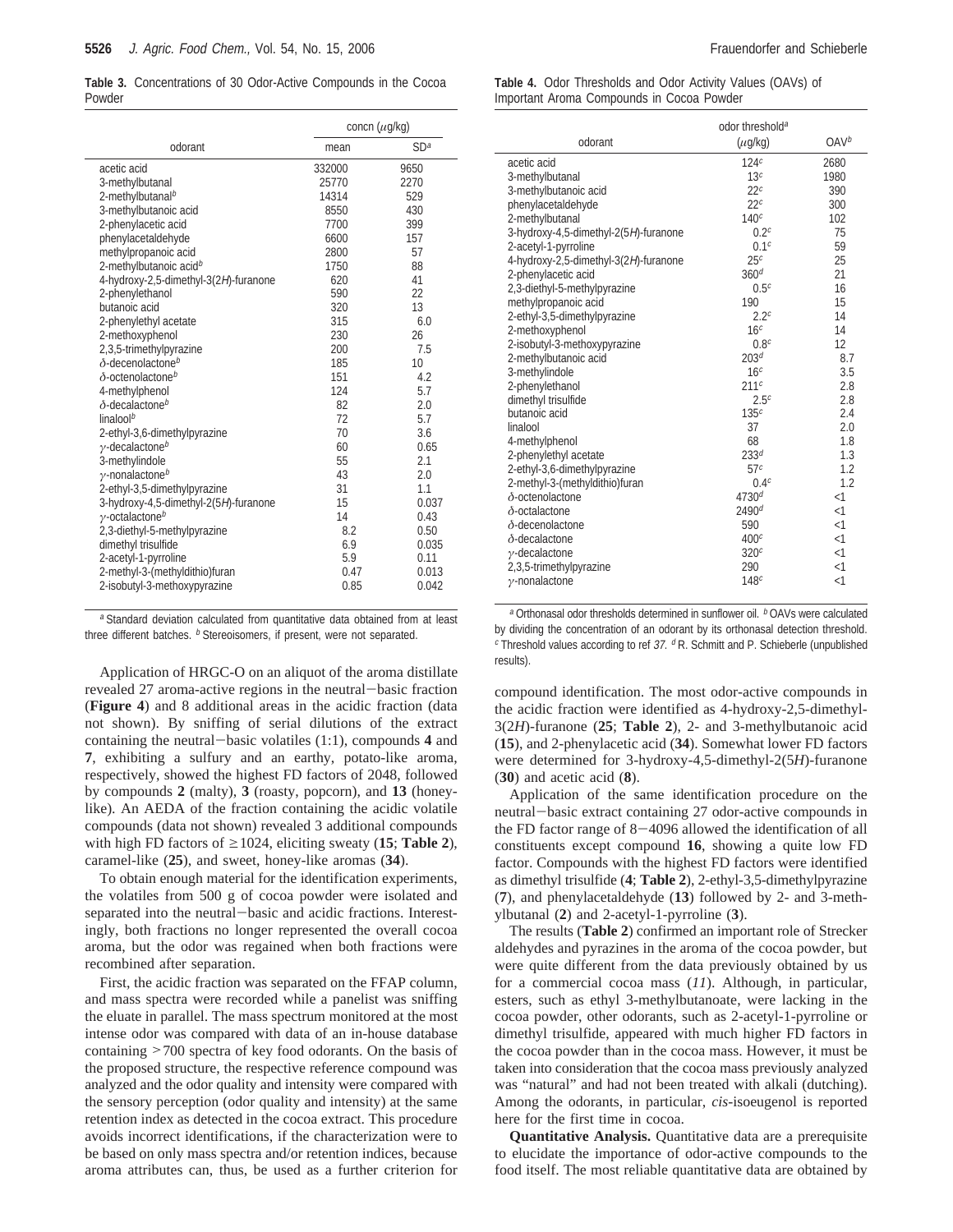

**Figure 4.** Gas chromatogram (left) of the neutral-basic volatiles isolated from cocoa powder and flavor dilution chromatogram (right) obtained by drawing the FD factors over the linear retention indices. Numbering refers to **Table 2**.

SIDAs using an isotopology of the respective aroma compound as the internal standard (*12*). However, most of these compounds are not commercially available and, thus, have to be synthesized. In **Figure 1**, the structures of 26 isotopologies used in the isotope dilution assays are shown indicating the positions labeled by  $\approx$ 100% with deuterium or carbon-13, respectively. Using the different molecular ions recorded by MS-CI for the odorant and the internal standard, the concentrations of the analyte could be exactly measured without a determination of time-consuming recovery rates.

The results of the quantitative experiments are summarized in **Table 3**. Being present in a concentration of 332 mg/kg, acetic acid was by far the most abundant odorant, followed by considerable amounts of 3-methylbutanal (25.7 mg/kg) and 2-methybutanal (14.3 mg/kg). Slightly lower concentrations were found for 3-methylbutanoic acid, phenylacetic acid, phenylacetaldehyde, methylpropanoic acid, and 2-methylbutanoic acid. On the other side of the scale, dimethyl trisulfide, 2-acetyl-1-pyrroline, 2-isopropyl-3-methoxypyrazine, and 2-methyl-3-(dithio)furan were determined in very low amounts.

Although always the same brand was used in this study, it might be assumed that the concentrations of the aroma compounds may vary depending on the single batches analyzed. As indicated in **Table 3**, up to four different batches were analyzed. The results revealed quite low batch-to-batch differences in the range of  $\approx 5-10\%$ .

**Calculation of Odor Activity Values (OAVs).** To estimate whether the odorants quantified are present above their odor thresholds in the cocoa powder, the OAVs (ratio of concentration to odor threshold) were calculated. Most of the odor thresholds used had previously been determined in our group (*37*), but data for 3-methylphenol, *δ*-decenolactone, methylpropanoic acid, and 2,3,5-trimethylpyrazine had to be completed. Among the odorants considered, 2-acetyl-1-pyrrroline, 3-hydroxy-4,5-dimethyl-2(5*H*)-furanone, 2-methyl-3-(methyldithio)furan, and

2-isobutyl-3-methoxypyrazine showed the lowest odor threshold in sunflower oil (**Table 4**).

A calculation of the OAVs revealed the highest values for acetic acid and 3-methylbutanal and a somewhat lower "odor activities" for 3-methylbutanoic acid, phenylacetaldehyde, and 2-methylbutanal. In total, 24 of the compounds investigated showed a concentration in cocoa powder above the respective threshold, respectively an  $OAV > 1$ , and are, therefore, suggested to be relevant for the aroma of cocoa powder. Interestingly, none of the six lactones exceeded their odor threshold, and also 2,3,5-trimethylpyrazine was present below its odor threshold.

**Aroma Recombination Experiments.** OAVs indicate whether a single compound is present above a threshold in a given matrix and should, therefore, contribute to a given aroma. However, the application of the OAV concept is not able to indicate how interactions of single key odorants showing a broad range of different odor qualities can finally lead to the overall aroma of the food itself. This, however, can be addressed by aroma recombination experiments (*12*).

Therefore, to confirm the selection of odorants made by using AEDA and the quantitative measurements, an aroma recombination based on the quantitative results was performed. For this purpose, a mixture containing all 24 odorants with OAVs > <sup>1</sup> (**Table 4**) was made up in sunflower oil using the same concentrations as these were determined in the cocoa powder. This mixture was added to deodorized cocoa butter and mixed with deodorized, defatted cocoa powder. The aroma of the model was evaluated by a sensory panel in comparison with the cocoa powder. The results presented as a spider web diagram (**Figure 5**) showed a good similarity of the aroma of the model and the overall aroma of the cocoa powder. Although the intensities of the odor qualities honey-like, caramel-like, rancid-sweaty, and, in particular, malty were rated slightly higher in the model than in cocoa powder, the overall aroma of the recombinate was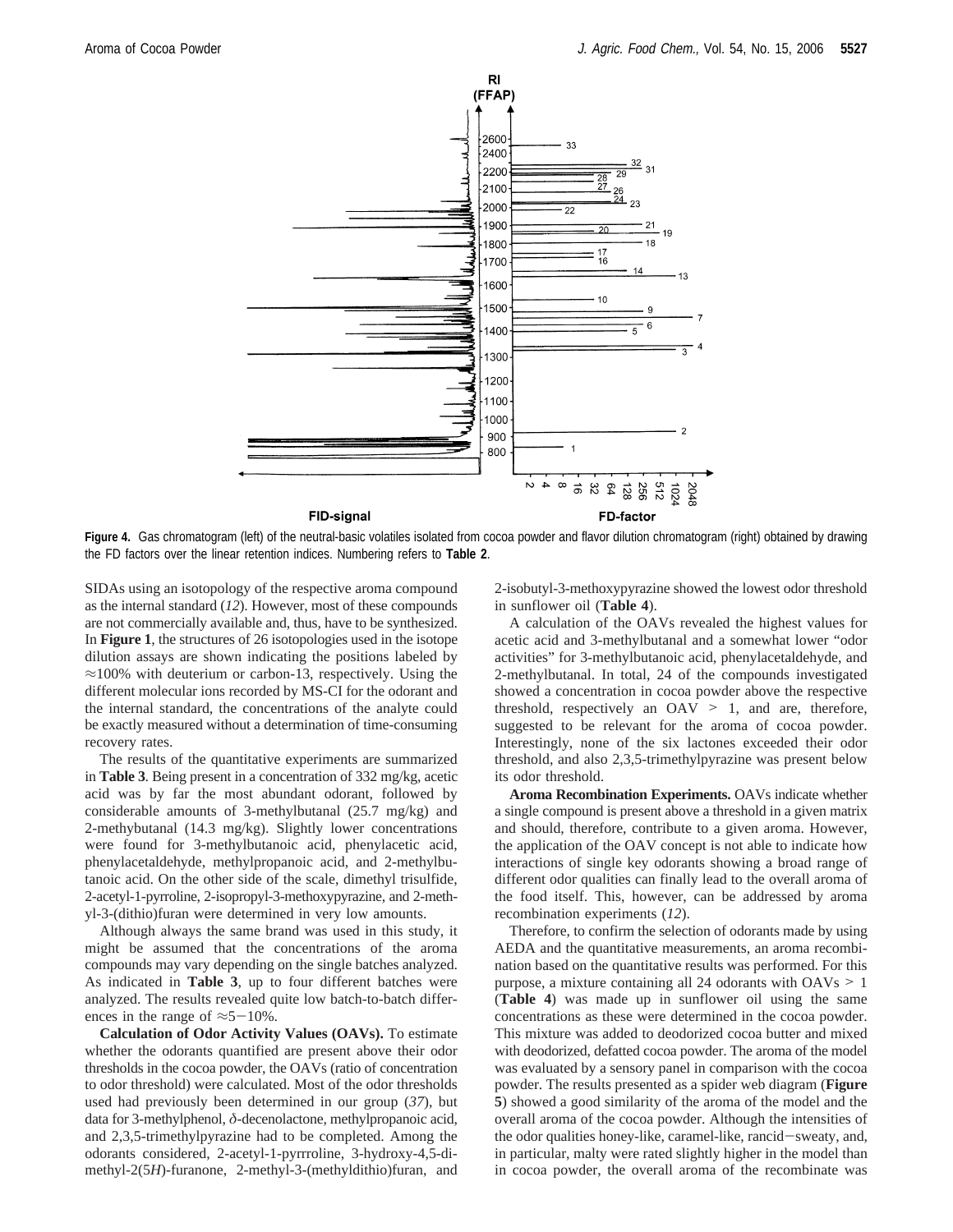

**Figure 5.** Orthonasal flavor profiles of the cocoa powder (gray squares) and the aroma model  $(•)$ .

unanimously perceived as typically cocoa-like, whereas a blank model (deodorized, defatted cocoa powder plus deodorized cocoa butter) without the aroma mixture was nearly odorless.

The results clearly indicate that the "sensomics" concept is a valuable tool to define food aromas on the basis of the key aroma compounds present. Because no individual compound was identified bearing the typical aroma of cocoa, in particular the aroma recombination is a crucial step to overcome the present lack in knowledge on the interactions of single aroma compounds when stimulating the human odorant receptors in the olfactory bulb during aroma perception. The data are also a reliable basis to control and improve the aroma of cocoa products by quantitatively assessing the key aroma compounds suggested.

#### **LITERATURE CITED**

- (1) International Cocoa Organization (ICCO). Cocoa year 2003/2004. *Q. Bull. Cocoa Statistics* **2004**, *30*.
- (2) Bixler, R. G.; Morgan, J. N. Cocoa bean and chocolate processing. In *Chocolate and Cocoa*; Knight, J., Ed.; Blackwell Science: London, U.K., 1999; pp 43-60.
- (3) Bainbridge, J. S.; Davies, S. H. The essential oil of cocoa. *J. Chem. Soc*. **<sup>1912</sup>**, *<sup>101</sup>*, 2209-2221.
- (4) Dietrich, P.; Lederer, E.; Winter, M.; Stoll, M. Sur l'arôme du cacao. I. *Hel*V*. Chim. Acta* **<sup>1964</sup>**, *<sup>47</sup>*, 1581-1590.
- (5) Marion, J. P.; Müggler-Chavan, F.; Viani, R.; Bricout, J.; Reymond, D.; Egli, R. H. Sur la composition de l'arôme de cacao*. Hel*V*. Chim. Acta* **<sup>1967</sup>**, *<sup>50</sup>*, 1509-1516.
- (6) Flament, I.; Willhalm, B.; Stoll, M. Sur l'arôme du cacao. III. *Hel*V*. Chim. Acta* **<sup>1967</sup>**, *<sup>50</sup>*, 2233-2243.
- (7) van Praag, M.; Stein, H. S.; Tibbetts, M. S. Steam volatile aroma constituents of roasted cocoa beans. *J. Agric. Food Chem.* **1968**, *<sup>16</sup>*, 1005-1008.
- (8) van der Wal, B.; Kettens, D. K.; Sipma, G.; Semper, A. T. J. Some new constituents of roasted cocoa. *Recl. Tra*V*. Chim*. **<sup>1968</sup>**, *<sup>87</sup>*, 238-240.
- (9) Vitzthum, O. G.; Werkhoff, P.; Hubert, P. Volatile components of roasted cocoa: basic fraction. *J. Food Sci*. **<sup>1975</sup>**, *<sup>40</sup>*, 911- 916.
- (10) Nijssen, L. M.; Visscher, C. A.; Maarse, H.; Willemsen, L. In *Volatile Compounds in Foods*; TNO: Zeist, The Netherlands, 1996.
- (11) Schnermann, P.; Schieberle, P. Evaluation of key odorants in milk chocolate and cocoa mass by aroma extract dilution analyses. *J. Agric. Food Chem*. **<sup>1997</sup>**, *<sup>45</sup>*, 867-872.
- (12) Schieberle, P. New developments in methods for analysis of flavor compounds and their precursors In *Characterization of Food Emerging Methods*; Goankar, A., Ed.; Elsevier: Amsterdam, The Netherlands, 1995; pp 403-431.
- (13) Acree, T. E.; Barnard, J.; Cunningham, D. G. A procedure for the sensory analysis of gas chromatographic effluents. *Food Chem*. **<sup>1984</sup>**, *<sup>14</sup>*, 273-286.
- (14) Ott, A.; Fay, L. B.; Chaintreau, A. Determination and origin of the aroma impact compounds of yoghurt flavor. *J. Agric. Food Chem*. **<sup>1997</sup>**, *<sup>45</sup>*, 850-858.
- (15) McDaniel, M. R.; Morinda-Lopez, R.; Watson, B. T.; Michaels, N. J.; Libbey, L. M. Pinot noir aroma: a sensory/gas chromatographic approach. In *Fla*V*ors and Off-Fla*V*or*; Charalambous, G., Ed.; Elsevier Science Publishers: Amsterdam, The Netherlands, 1990; pp 23-36.
- (16) Etiévant, P. X.; Callement, G.; Langlois, D.; Issanchou, S.; Coquibus, N. Odor intensity evaluation in gas chromatographyolfactometry by finger span method. *J. Agric. Food Chem.* **1999**, *<sup>47</sup>*, 1673-1680.
- (17) Buttery, R. G.; Ling, L. C. 2-Acetyl-1-pyrroline; an important aroma component of cooked rice. *Chem. Ind*. **<sup>1982</sup>**, *<sup>36</sup>*, 958- 959.
- (18) Haase, B.; Schneider, M. P. Enzyme assisted synthesis of enantiomerically pure *δ*-lactones. *Tetrahydron: Asymmetry* **1993**, *<sup>4</sup>*, 1017-1026.
- (19) Schieberle, P.; Grosch, W. Changes in the concentrations of potent crust odourants during storage of white bread. *Flavour Fragrance J.* **<sup>1992</sup>**, *<sup>7</sup>*, 213-218.
- (20) Guth, H.; Grosch, W. Deterioration of soya-bean oil: quantification of primary flavour compounds using stable isotope dilution assay*. Lebensm. Wiss. Technol*. **<sup>1990</sup>**, *<sup>26</sup>*, 513-522.
- (21) Schieberle, P.; Grosch, W. Quantitative analysis of aroma compounds in wheat and rye bread crusts using a stable isotope dilution assay. *J. Agric. Food. Chem*. **<sup>1987</sup>**, *<sup>35</sup>*, 252-257.
- (22) Milo, C. Key odorants of cooked rainbow trout and cooked salmon. Ph.D. Thesis, Technical University of Munich, 1995.
- (23) Cerny, C.; Grosch, W. Quantification of character-impact odour compounds of roasted beef. *Z. Lebensm. Unters. Forsch*. **1993**, *<sup>196</sup>*, 417-422.
- (24) Schieberle, P.; Gassenmaier, K.; Guth, H.; Sen, A.; Grosch, W. Character impact odour compounds of different kinds of butter. *Lebensm. Wiss. Technol.* **<sup>1993</sup>**, *<sup>26</sup>*, 347-356.
- (25) Guth, H.; Grosch, W. Identification of the character impact odorants of stewed beef juice by instrumental analyses and sensory studies. *J. Agric. Food Chem.* **<sup>1994</sup>**, *<sup>42</sup>*, 2862-2866.
- (26) Münch, P.; Schieberle, P. Quantitative studies on the formation of key odorants in thermally treated yeast extracts using stable isotope dilution assays. *J. Agric. Food Chem.* **<sup>1998</sup>**, *<sup>46</sup>*, 4695- 4701.
- (27) Poisson, L. Key odorants in bourbon whisky. Ph.D. Thesis, Technical University of Munich, 2001.
- (28) Preininger, M.; Grosch, W. Evaluation of key odorants of the neutral volatiles of Emmentaler cheese by the calculation of odour activity values. *Lebensm. Wiss. Technol*. **<sup>1994</sup>**, *<sup>27</sup>*, 237- 244.
- (29) Sen, A.; Grosch, W. Quantitative determination of 2,5-dimethyl-4-hydroxy-3(2*H*)-furanone and its methyl ether using a stable isotope dilution assay. *Z. Lebensm. Unters. Forsch*. **1991**, *192*, <sup>541</sup>-547.
- (30) Blank, I.; Schieberle, P.; Grosch, W. Quantification of the flavour compounds 3-hydroxy-4,5-diemethyl-2(5*H*)-furanone and 5-ethyl-3-hydroxy-4-methyl-2(5*H*)-furanone by a stable isotope dilution assay. In *Progress in Fla*V*our Precursor Studies*; Schreier, P., Winterhalter, P., Eds.; Allured Publishing: Carol Stream, IL, 1993; pp 103-109.
- (31) Zimmermann, M. Important flavor compounds of bell pepper (*Capsicum annuum* var. *annunm*). Characterization of flavor differences depending on origin and drying procedure. Ph.D. Thesis, Technical University Munich, 2001.
- (32) Sevcik, J. Detectors in gas chromatography. *J. Chromatogr. Lib.* **<sup>1976</sup>**, *<sup>4</sup>*, 87-103.
- (33) Engel, W.; Bahr, W.; Schieberle, P. Solvent assisted flavour evaporation-a new and versatile technique for the careful and direct isolation of aroma compounds from complex food matrices. *Eur. Food Res. Technol*. **<sup>1999</sup>**, *<sup>209</sup>*, 237-241.